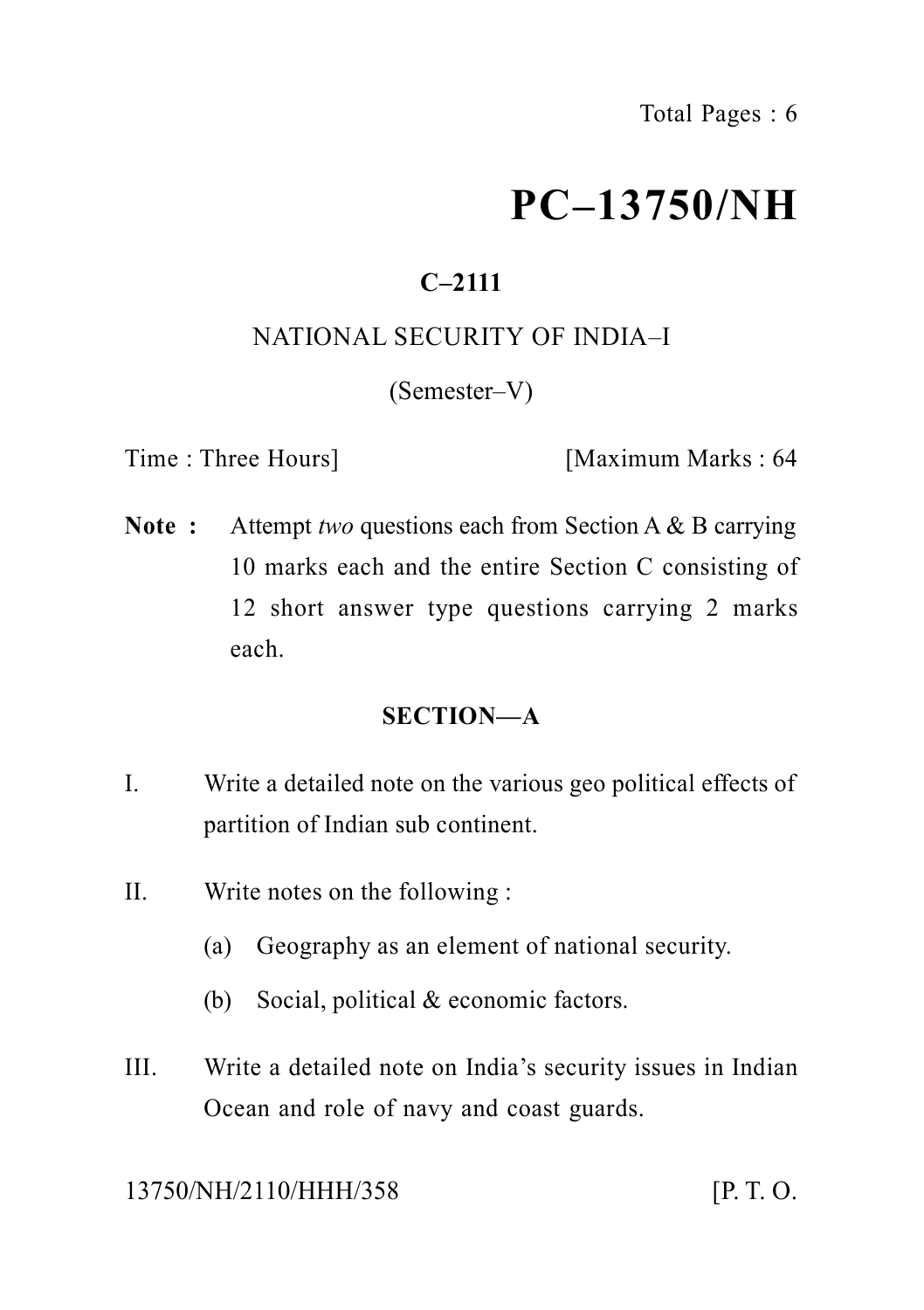IV. Discuss the objectives and India's nuclear doctrine in detail.

#### **SECTION—B**

- V. Discuss the various problems of insurgency in the north eastern states of India with special reference to Assam insurgency.
- VI. Write a detailed note on physical mobilization and methods for mobilization.
- VII. Write a note on India's national security planning in detail.
- VIII. How planning and production are important for national defence? Discuss the role of Defence Public Sector Undertakings (DPSU's).

### **SECTION—C**

## **(Compulsory Question)**

- IX. Write brief answers of the following :
	- 1. Military preparedness.
	- 2. Geo strategic importance of Indian Ocean in brief.
	- 3. Any *two* geo political effects of partition.
	- 4. Write major irritants between India and China.

### 13750/NH/2110/HHH/358 2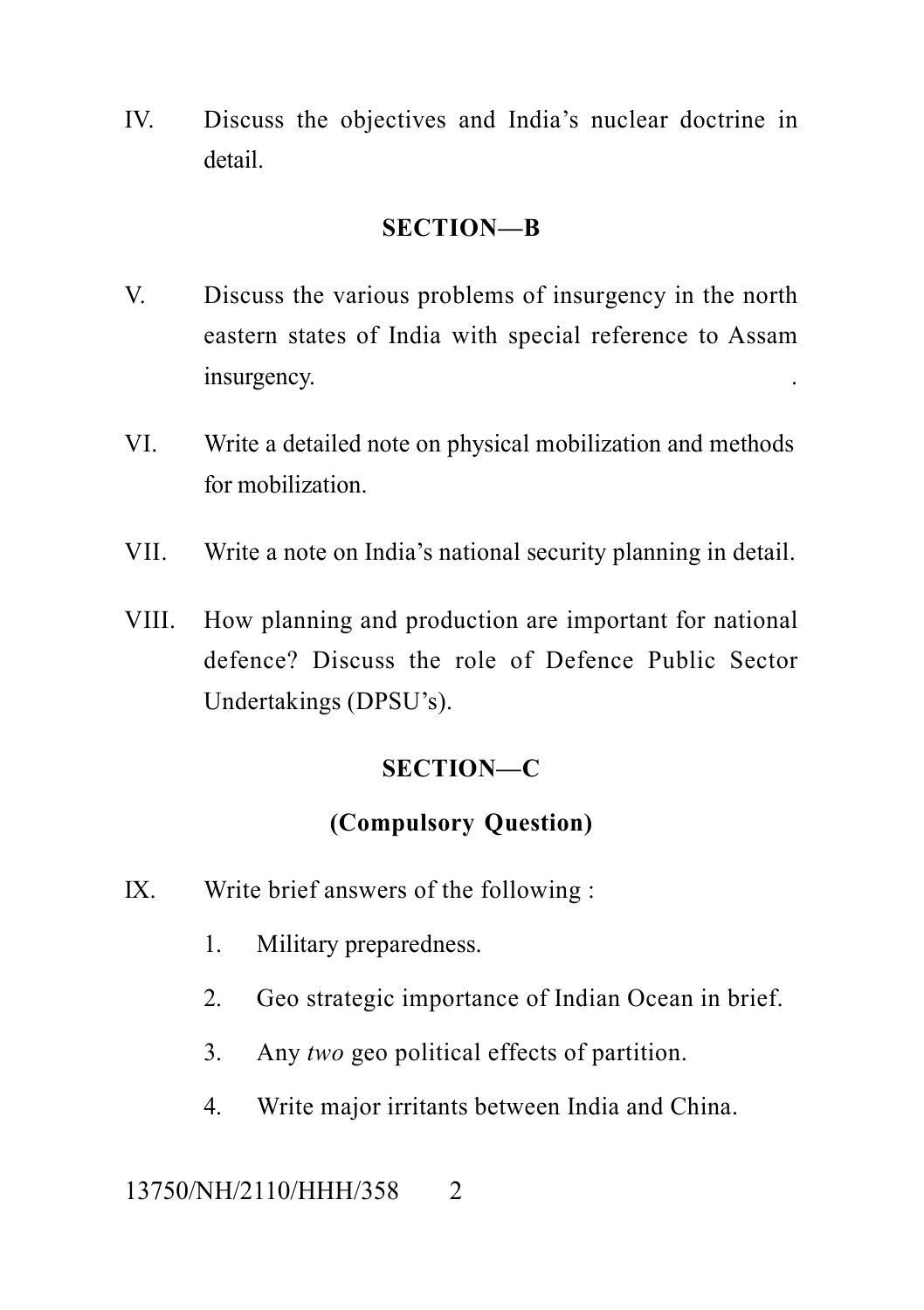- 5. Who is the author of the book 'Defence Problems of India.
- 6. Objectives of India's nuclear policy in brief.
- 7. Differentiate terrorism and insurgency.
- 8. Problems of Civil Defence.
- 9. What is the difference between terrorism and insurgency?
- 10. What is Moral mobilization?
- 11. What are BHEL and MDL?
- 12. What is Chandrayaan or Mangalyaan?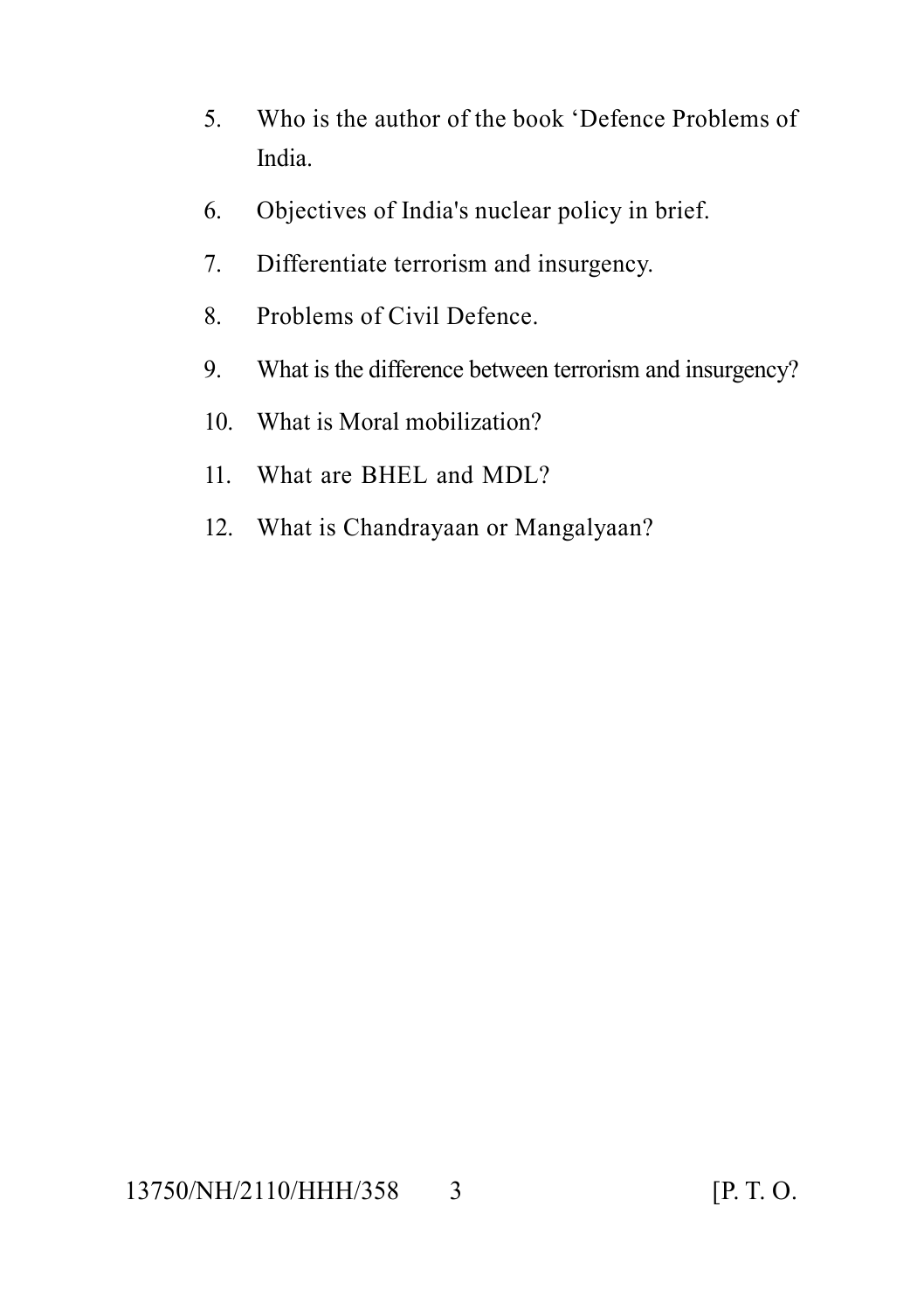PUNJABI VERSION<br>ਨੋਟ : ਭਾਗ A ਅਤੇ B ਵਿਚੋਂ *ਦੋ–ਦੋ* ਪ੍ਰਸ਼ਨ ਕਰੋ। ਹਰੇਕ ਪ੍ਰਸ਼ਨ ਦੇ<br>10 ਅੰਕ ਹਨ। ਭਾਗ C ਸਾਰਾ ਕਰੋ। ਇਸ ਵਿਚ 12 ਸੰਖੇਪ ਉੱਤਰ<br>ਵਾਲੇ ਪੁਸ਼ਨ 2-2 ਅੰਕਾਂ ਦੇ ਹਨ। PUNJABI VERSION<br>ਭਾਗ A ਅਤੇ B ਵਿਚੋਂ *ਦੋ–ਦੋ* ਪ੍ਰਸ਼ਨ ਕਰੋ। ਹਰੇਕ ਪ੍ਰਸ਼ਨ ਦੇ<br>10 ਅੰਕ ਹਨ। ਭਾਗ C ਸਾਰਾ ਕਰੋ। ਇਸ ਵਿਚ 12 ਸੰਖੇਪ ਉੱਤਰ<br>ਵਾਲੇ ਪ੍ਰਸ਼ਨ 2-2 ਅੰਕਾਂ ਦੇ ਹਨ। ਨੋਟ : ਭਾਗ A ਅਤੇ B ਵਿਚੋਂ *ਦੋ–ਦੋ* ਪ੍ਰਸ਼ਨ ਕਰੋ। ਹਰੇਕ ਪ੍ਰਸ਼ਨ ਦੇ<br>10 ਅੰਕ ਹਨ। ਭਾਗ C ਸਾਰਾ ਕਰੋ। ਇਸ ਵਿਚ 12 ਸੰਖੇਪ ਉੱਤਰ<br>ਵਾਲੇ ਪਸ਼ਨ 2-2 ਅੰਕਾਂ ਦੇ ਹਨ।

#### $\overline{B}$ जा— $A$

- ਵਾਲੇ ਪ੍ਰਸ਼ਨ 2-2 ਅੰਕਾਂ ਦੇ ਹਨ।<br>**ਭਾਗ—A<br>I. ਭਾ**ਰਤੀ ਉਪ–ਮਹਾਂਦੀਪ ਦੀ ਵੰਡ ਦੇ ਵੱਖ–ਵੱਖ ਭੂ–ਰਾਜਨੀਤਕ<br>ਪ੍ਰਭਾਵਾਂ ਬਾਰੇ ਵਿਸਤ੍ਰਿਤ ਨੋਟ ਲਿਖੋ। ਭਾਰਤੀ ਉਪ–ਮਹਾਂਦੀਪ ਦੀ ਵੰਡ ਦੇ ਵੱਖ–ਵੱਖ ਭੂ–ਰਾਜਨੀਤਕ<br>ਪ੍ਰਭਾਵਾਂ ਬਾਰੇ ਵਿਸਤ੍ਰਿਤ ਨੋਟ ਲਿਖੋ।<br>ਹੇਨ ਲਿਖੇ 'ਤੇ ਨੋਟ ਲਿਖੋ · I. ਭਾਰਤੀ ਉਪ–ਮਹਾਂਦੀਪ ਦੀ ਵੰਡ ਦੇ ਵੱਖ–ਵੱਖ ਭੂ<br>ਪ੍ਰਭਾਵਾਂ ਬਾਰੇ ਵਿਸਤ੍ਰਿਤ ਨੋਟ ਲਿਖੋ।<br>II. ਹੇਠ ਲਿਖੇ 'ਤੇ ਨੋਟ ਲਿਖੋ :<br>(a) ਭੂਗੋਲ ਰਾਸ਼ਟਰੀ ਸੁਰੱਖਿਆ ਦੇ ਇਕ ਤੱਤ ਦੇ ਪ੍ਰਭਾਵਾਂ ਬਾਰੇ ਵਿਸਤ੍ਰਿਤ ਨੋਟ ਲਿਖੋ।<br>ਹੇਠ ਲਿਖੇ 'ਤੇ ਨੋਟ ਲਿਖੋ :<br>(a) ਭੂਗੋਲ ਰਾਸ਼ਟਰੀ ਸੁਰੱਖਿਆ ਦੇ ਇਕ ਤੱਤ ਦੇ ਰੂਪ ਵਿਚ।<br>(b) ਸਮਾਜਿਕ, ਰਾਜਨੀਤਿਕ ਅਤੇ ਆਰਥਿਕ ਕਾਰਕ।
- -
	-
- ਹੇਠ ਲਿਖੇ 'ਤੇ ਨੋਟ ਲਿਖੋ :<br>(a) ਭੂਗੋਲ ਰਾਸ਼ਟਰੀ ਸੁਰੱਖਿਆ ਦੇ ਇਕ ਤੱਤ ਦੇ ਰੂਪ ਵਿਚ।<br>(b) ਸਮਾਜਿਕ, ਰਾਜਨੀਤਿਕ ਅਤੇ ਆਰਥਿਕ ਕਾਰਕ।<br>ਹਿੰਦ ਮਹਾਂਸਾਗਰ ਵਿਚ ਭਾਰਤ ਦੇ ਸੁਰੱਖਿਆ ਮੁੱਦਿਆਂ ਅਤੇ ਜਨ <sub>(a)</sub> ਭੂਗੋਲ ਰਾਸ਼ਟਰੀ ਸੁਰੱਖਿਆ ਦੇ ਇਕ ਤੱਤ ਦੇ ਰੂਪ ਵਿਚ।<br>(b) ਸਮਾਜਿਕ, ਰਾਜਨੀਤਿਕ ਅਤੇ ਆਰਥਿਕ ਕਾਰਕ।<br>III. ਹਿੰਦ ਮਹਾਂਸਾਗਰ ਵਿਚ ਭਾਰਤ ਦੇ ਸੁਰੱਖਿਆ ਮੁੱਦਿਆਂ ਅਤੇ ਜਲ<br>ਸੈਨਾ ਅਤੇ ਤੱਟ ਰੱਖਿਅਕਾਂ ਦੀ ਭੂਮਿਕਾ ਬਾਰੇ ਵਿਸਤ੍ਰਿਤ ਨੋਟ<br>ਲਿਖੋ। (b) ਸਮਾਜਿਕ, ਰਾਜਨੀਤਿਕ ਅਤੇ ਆਰਥਿਕ ਕਾਰਕ।<br>ਹਿੰਦ ਮਹਾਂਸਾਗਰ ਵਿਚ ਭਾਰਤ ਦੇ ਸੁਰੱਖਿਆ ਮੁੱਦਿਆਂ ਅਤੇ ਜਲ<br>ਸੈਨਾ ਅਤੇ ਤੱਟ ਰੱਖਿਅਕਾਂ ਦੀ ਭੂਮਿਕਾ ਬਾਰੇ ਵਿਸਤ੍ਰਿਤ ਨੋਟ<br>ਲਿਖੋ। <sub>(ਲ)</sub> ਸੰਸਾਲਾਲ, ਭਾਜਨਾਤਕ<br>ਹਿੰਦ ਮਹਾਂਸਾਗਰ ਵਿਚ ਭਾਰਤ<br>ਸੈਨਾ ਅਤੇ ਤੱਟ ਰੱਖਿਅਕਾਂ ਜ਼<br>ਲਿਖੋ।<br>ਭਾਰਤ ਦੇ ਪ੍ਰਮਾਣੂ ਸਿਧਾਂਤ ਅ II. ਸਾਰਦ ਸਾਰਵ ਦਾ ਸ਼ੁਰੂ ਦਾ ਸ਼ੁਰੂ ਸਾਰਵ ਸ਼ੁਰੂ ਸਾਰਵ ਸਨ।<br>ਸੈਨਾ ਅਤੇ ਤੱਟ ਰੱਖਿਅਕਾਂ ਦੀ ਭੂਮਿਕਾ ਬਾਰੇ ਵਿਸਤ੍ਰਿਤ ਨੋਟ<br>ਇਲਿੱਖੇ।<br>ਪੁਲਾਰਤ ਦੇ ਪ੍ਰਮਾਣੂ ਸਿਧਾਂਤ ਅਤੇ ਉਦੇਸ਼ਾਂ ਬਾਰੇ ਵਿਸਥਾਰ ਨਾਲ<br>ਚਰਚਾ ਕਰੋ।
- crcw kr o[

#### <u>ਭਾਗ—B</u>

ਚਰਚਾ ਕਰੋ।<br>ਭਾਗ—B<br>V. ਭਾਰਤ ਦੇ ਉੱਤਰ-ਪੂਰਬੀ ਰਾਜਾਂ ਵਿਚ ਬਗਾਵਤ ਦੀਆਂ ਵੱਖ-ਵੱਖ<br>ਸਮੱਸਿਆਵਾਂ ਬਾਰੇ ਅਸਾਮ ਵਿਦਰੋਹ ਦੇ ਵਿਸ਼ੇਸ਼ ਸੰਦਰਭ ਵਿਚ<br>ਜ਼ਰਜ਼ਾ ਕਰੋ। **ਭਾਗ—B<br>ਭਾਰਤ ਦੇ ਉੱਤਰ-ਪੂਰਬੀ ਰਾਜਾਂ ਵਿਚ ਬਗਾਵਤ ਦੀਆਂ ਵੱਖ-ਵੱਖ**<br>ਸਮੱਸਿਆਵਾਂ ਬਾਰੇ ਅਸਾਮ ਵਿਦਰੋਹ ਦੇ ਵਿਸ਼ੇਸ਼ ਸੰਦਰਭ ਵਿਚ<br>ਚਰਚਾ ਕਰੋ। crcw kr o[

#### 13750/NH/2110/HHH/358 4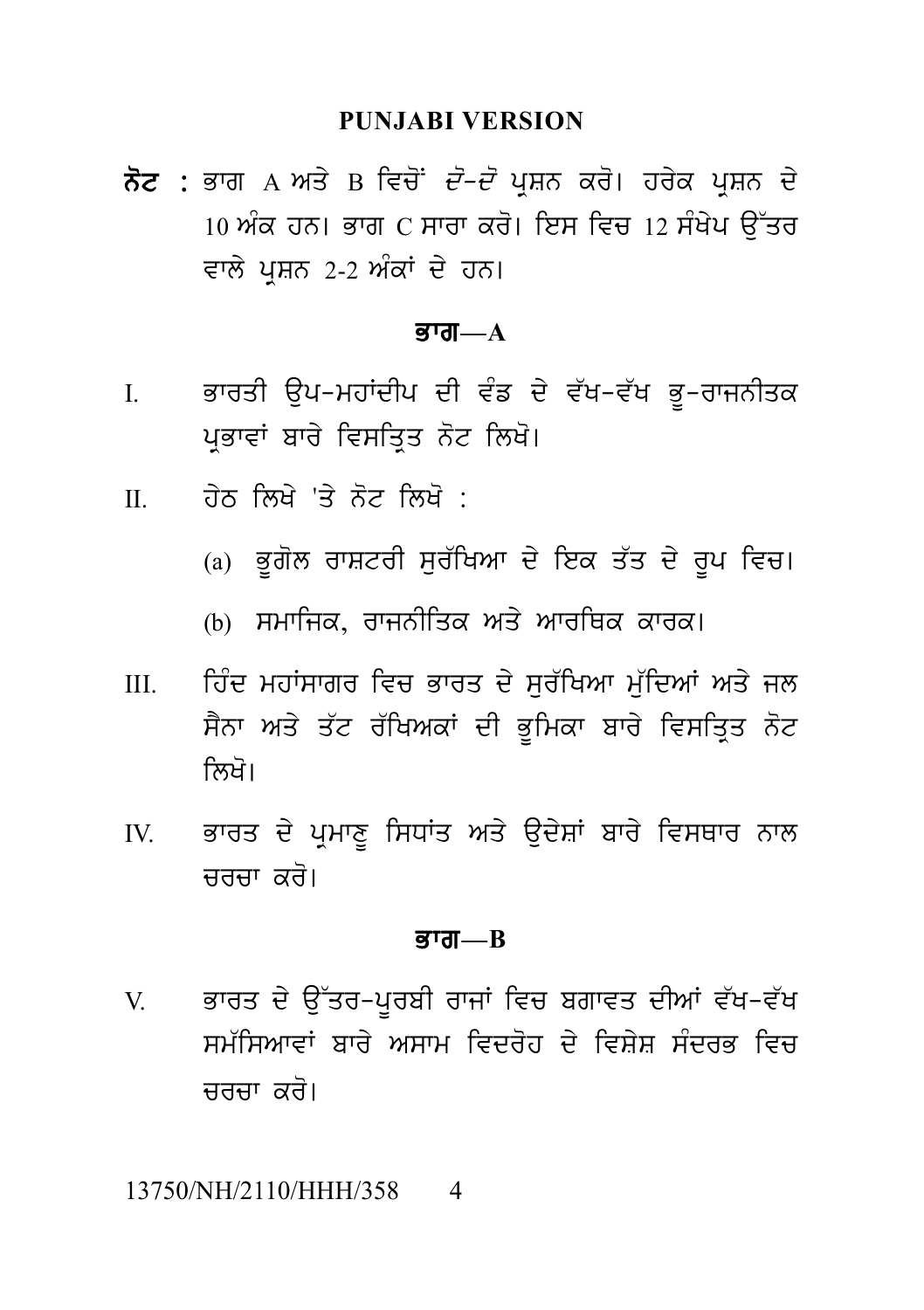- ਭੌਤਿਕ ਗਤੀਸ਼ੀਲਤਾ ਅਤੇ ਗਤੀਸ਼ੀਲਤਾ ਦੇ ਤਰੀਕਿਆਂ ਬਾਰੇ ਵਿਸਤ੍ਰਿਤ VI V ਨੋਟ ਲਿਖੋ।
- VII. ਭਾਰਤ ਦੀ ਰਾਸ਼ਟਰੀ ਸਰੱਖਿਆ ਯੋਜਨਾ ਬਾਰੇ ਵਿਸਥਾਰ ਵਿਚ ਇਕ ਨੋਟ ਲਿਖੋ।
- VIII. ਕੌਮੀ ਰੱਖਿਆ ਲਈ ਯੋਜਨਾਬੰਦੀ ਅਤੇ ਉਤਪਾਦਨ ਕਿਵੇਂ ਮਹੱਤਵਪਰਨ ਹਨ? ਡਿਫੈਂਸ ਪਬਲਿਕ ਸੈਕਟਰ ਅੰਡਰਟੇਕਿੰਗਜ਼ (DPSU'S) ਦੀ ਭੂਮਿਕਾ ਬਾਰੇ ਚਰਚਾ ਕਰੋ।

#### ਭਾਗ $-C$

## (ਲਾਜ਼ਮੀ ਪਸ਼ਨ)

- ਹੇਠ ਲਿਖਿਆਂ ਦੇ ਸੰਖੇਪ ਉੱਤਰ ਲਿਖੋ :  $IX$ 
	- ਫ਼ੌਜੀ ਤਿਆਰੀਆਂ।  $1$
	- ਹਿੰਦ ਮਹਾਂਸਾਗਰ ਦਾ ਭੂ-ਰਣਨੀਤਕ ਸੰਖੇਪ ਵਿਚ ਮਹੱਤਵ  $\mathcal{D}$ ਲਿਖੋ।
	- ਵੰਡ ਦੇ ਕੋਈ ਵੀ **ਦੋ** ਭੂ-ਰਾਜਨੀਤਕ ਪ੍ਰਭਾਵ ਲਿਖੋ।  $3.$
	- ਭਾਰਤ ਅਤੇ ਚੀਨ ਦਰਮਿਆਨ ਪ੍ਰਮੁੱਖ ਖਿੱਚੋਤਾਣ ਲਿਖੋ।  $\overline{4}$
	- 'ਭਾਰਤ ਦੀ ਰੱਖਿਆ ਸਮੱਸਿਆਵਾਂ' ਪਸਤਕ ਦਾ ਲੇਖਕ  $\overline{\mathcal{L}}$ ਕੌਣ ਹੈ?

13750/NH/2110/HHH/358  $[P, T, O]$ 5